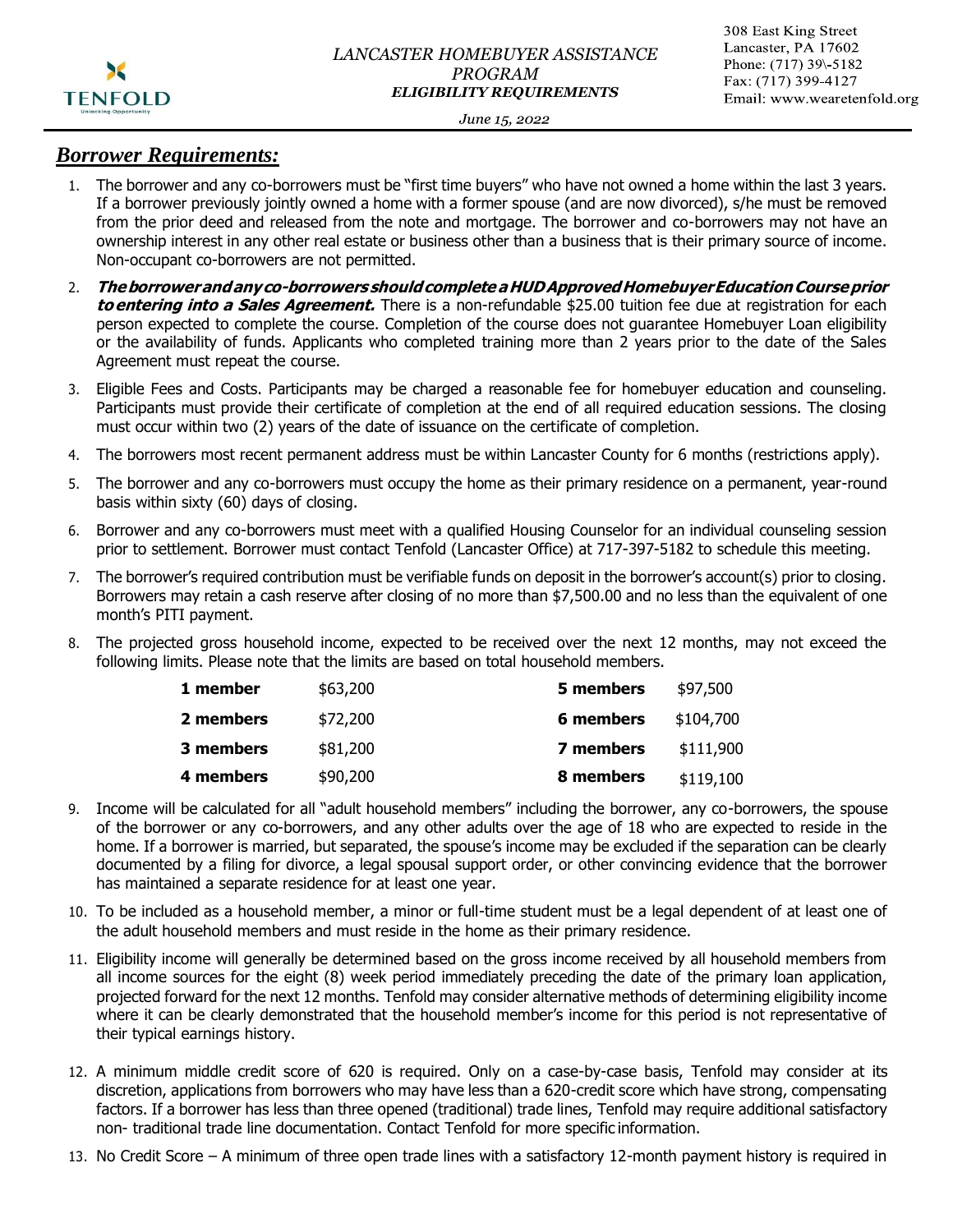the event that the borrower doesn't have a traditional credit score. Rent payment history, utilities, cell phone, car insurance (if paid in monthly installments), are acceptable examples of these required trade lines.

- 14. Tenfold will allow a maximum PITI ('FRONT END') debt-to-income ratio of up to 33% of the borrower's monthly gross income and a maximum ('BACK END') total debt-to-income ratio of up to 43% of the borrower's monthly gross income. Debt-to-income ratios are based on Tenfold's Income Calculation Method.
- 15. **If borrower exceeds the 33/43 ratios, please contact Tenfold immediately before taking a Homebuyer Loan application.** On a case-by-case basis and Tenfold, at its sole discretion, may consider higher debt-to-income ratios if the borrower has at least two of the following compensating factors:
	- Three months reserves of PITI payments from their own funds documented at the time of their loan application.
	- Credit Score of 700 or higher
	- Monthly housing payment savings (PITI vs. RENT) of greater than \$100
	- Stable employment history (i.e., at least 2 years at the same employer)
- 16. Borrower and co-borrowers must be U.S. citizens, permanent resident aliens or non-permanent resident aliens with a valid Social Security Number and eligible to work in the US meeting the standards of a 5-year clearance date from the day of settlement. Please contact Tenfold for specific requirements.
- 17. Assistance may be provided for the purchase of foreclosures, provided required repairs can be completed within sixty (60) days of closing and funds sufficient to pay for repairs are escrowed at closing.

## *General Inspection Requirements:*

- 1. Whole house inspection maybe optional to the borrower. If the borrower opts out of a whole house inspection as part of the AOS, the borrower and buyer's agent will be required to sign off on a "Visual Inspection Form" and the borrower will be required to provide evidence of a two-year home warranty policy. Please contact Tenfold Community Lending for warranty specifics.
- 2. A "Visual Inspection Form" will be required to be completed and signed by the borrower(s) and the buyer's agent for those opting out of the whole house inspection.
- 3. If a whole house is elected as part of the executed agreement of sale the inspection must be completed by a qualified inspector. The borrower must accompany the inspector during the inspection. All mayor defects that will adversely affect the health or safety of the inhabitants must be corrected prior to closing as condition of the loan. A satisfactory final inspection will be required to confirm defects have been corrected.
- 4. A **Termite Inspection** is required for **all** Tenfold Home Buyer Loans.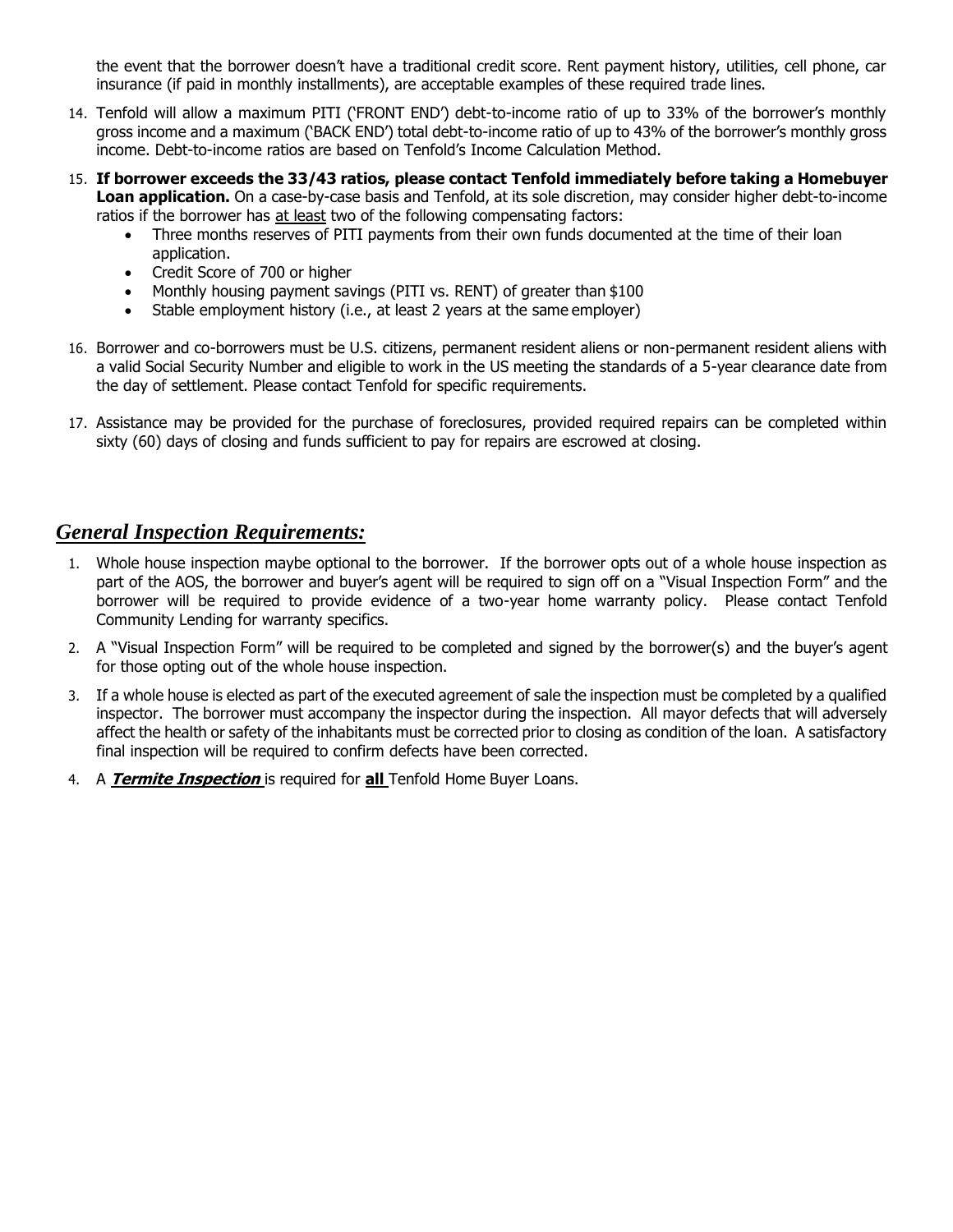# *Home Requirements and Lancaster County Properties:*

A County Inspection is required for borrowers funded through the HOME dollars as required under Tenfold Community Lending when the buyer's income is at or below 80% of the HUD Median Income as seen below.

| 1 member  | \$50,550 | 5 members | \$77,950 |
|-----------|----------|-----------|----------|
| 2 members | \$57,750 | 6 members | \$83,700 |
| 3 members | \$64,950 | 7 members | \$89,500 |
| 4 members | \$72,150 | 8 members | \$95,250 |

- $\checkmark$  The property must be on public water and sewer systems.
- $\checkmark$  A Housing Quality Standards (HQS) inspection will be conducted on all homes by a County Certified Rehabilitation Specialist/Inspector as required by HUD for federally assisted housing.
- $\checkmark$  Property must meet minimum Housing Quality Standards.
- $\checkmark$  If the home was built prior to 1978, Homebuyers will be required to sign a certification that they have received a copy of the HUD notice entitled "Protect Your Family from Lead in Your Home".
- $\checkmark$  Within 48 hours of the completed inspection, the County Inspector will notify Tenfold whether the property has passed or failed the inspection. If repairs are required, a deficiency list will be included showing the repairs needed before settlement. Tenfold will then notify all parties involved in the transaction.
- $\checkmark$  If the property was built prior to 1978, and during the visual inspection, deteriorated paint above the de-minimis level is present, the property owner will have the option at his/her own expense to stabilize the deteriorated paint by employing properly trained or supervised workers using Lead Safe Work Practices and obtaining the required Lead Based Paint clearance report. Otherwise, the property will be deemed ineligible for the program.
- $\checkmark$  If the property was built after 1978 and the property has failed the inspection due to deteriorated paint or for any other reason, the Seller will have the opportunity to self-correct the condition.
- ✓ When all repairs are complete, the Seller/Selling Agent will need to schedule a re-inspection with the County Inspector to verify that the completed work is acceptable.
- $\checkmark$  There is no fee for the initial or first re-inspection, but there is a fee of \$85.00 for the second and subsequent re- inspection. The fee is charged to either buyer or seller and must be added to the Final Closing Disclosure and collected at settlement. Checks are to be made payable to the County of Lancaster.
- $\checkmark$  Failure to pass the initial inspection or any subsequent re-inspection may make it necessary to delay settlement.